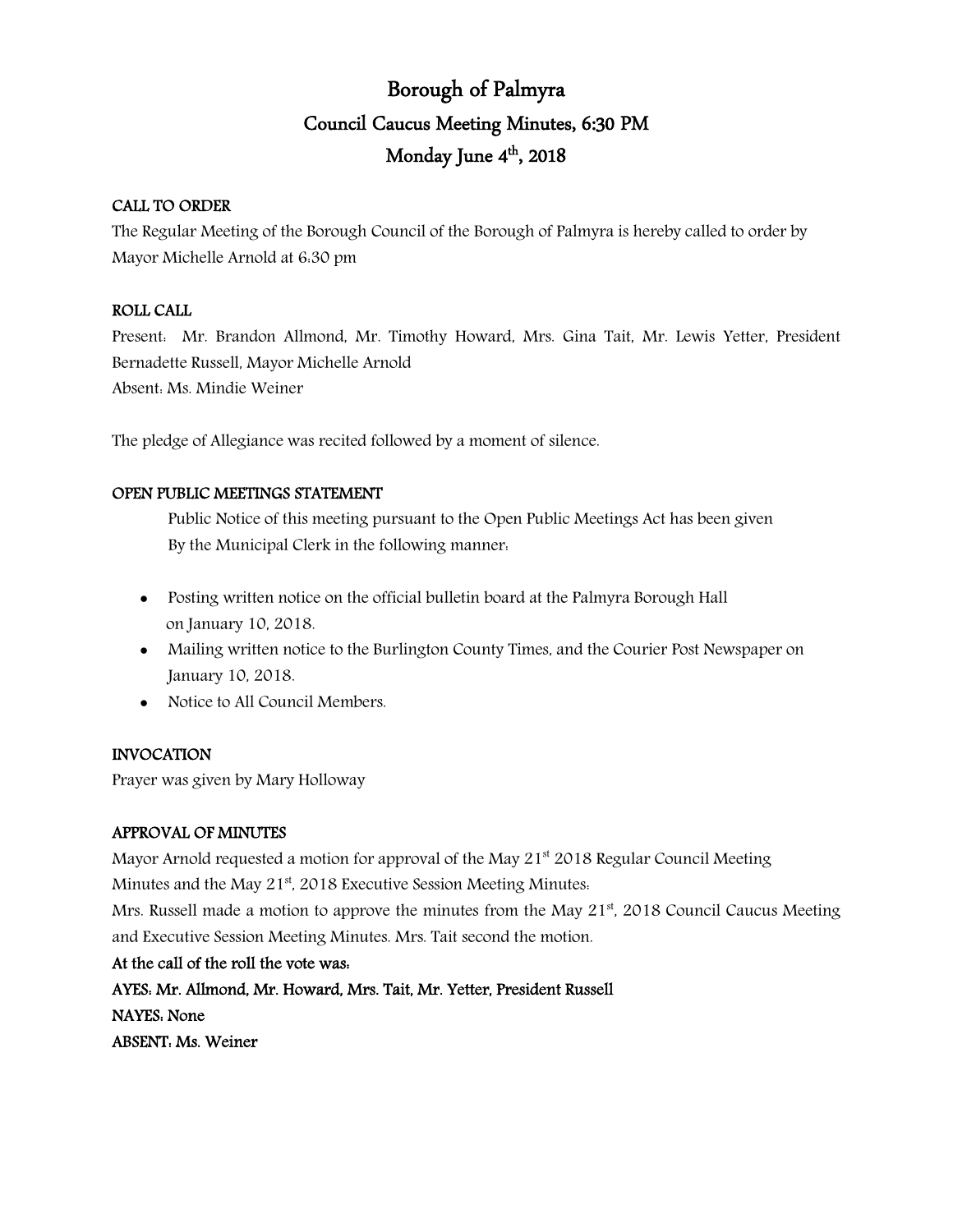#### CORRESPONDENCE

Mayor Arnold also acknowledged a letter received from Scott Coffina the Burlington County Prosecutor indicating they were sending us \$200.34 as the result of a civil asset forfeiture.

#### PUBLIC PORTION

Mayor Arnold then asked for a motion to open the Public Portion. President Russell made a motion to open the public portion for comments. Mr. Yetter second the motion

#### All members present voted in favor of the motion

No one from the public wishing to be heard, President. Russell made a motion to close the public portion, Mr. Howard second the motion.

All members present voted in favor of the motion.

### RESOLUTIONS Consent Agenda

Resolution 2018-142 and 2018-151 to Resolution 2018-155 will be enacted as a single motion, if any resolution needs additional discussion it will be removed from the consent agenda and voted on separately.

- Resolution 2018–142, Resolution Authorizing the Funding of the Borough of Palmyra's Share of the MACCS Contract Administrator Agreement with AVR Resource Group, Inc.
- Resolution 2018–151, Resolution of the Borough of Palmyra Authorizing a Handicapped Parking Space for 324 Van Sant Drive
- Resolution 2018–152, Resolution Authorizing the Award of a Contract to Pluta Construction per their Proposals Dated 4/30/2018 in the total Amount of \$27,100.00 for Palmyra Housing Rehab Project PLRCAESC-314 Pursuant to CGP& H and CFO's Review and Approval
- Resolution 2018–153, Resolution Authorizing the Award of a Contract to NFC Contracting, LLC per their Proposals Dated 4/30/2018 in the total Amount of \$23,000.00 for Palmyra Housing Rehab Project PLRCAESC-315 Pursuant to CGP& H and CFO's Review and Approval
- Resolution 2018-154, Resolution Authorizing 2018-2019 Liquor License Renewal John P Gerew, Inc. T/A Park Tavern Plenary Retail Consumption License #0327-33-006-004
- Resolution 2018-155, Resolution Authorizing 2018-2019 Liquor License Renewal for Ashburn Corporation T/A Roger Wilco Liquor Store Plenary Retail Distribution License #0327-44-005-007

Mayor Arnold asked for a motion to approve the consent agenda Resolutions 2018-142 and Resolution 2018-151 thru 2018-155. President Russell made a motion to approve Resolutions 2018-142 and Resolution 2018-151 thru 2018-155. Mrs. Tait seconded the motion.

#### At the call of the roll, the vote was:

AYES: Mr. Allmond, Mr. Howard, Mrs. Tait, Mr. Yetter, President Russell NAYES: None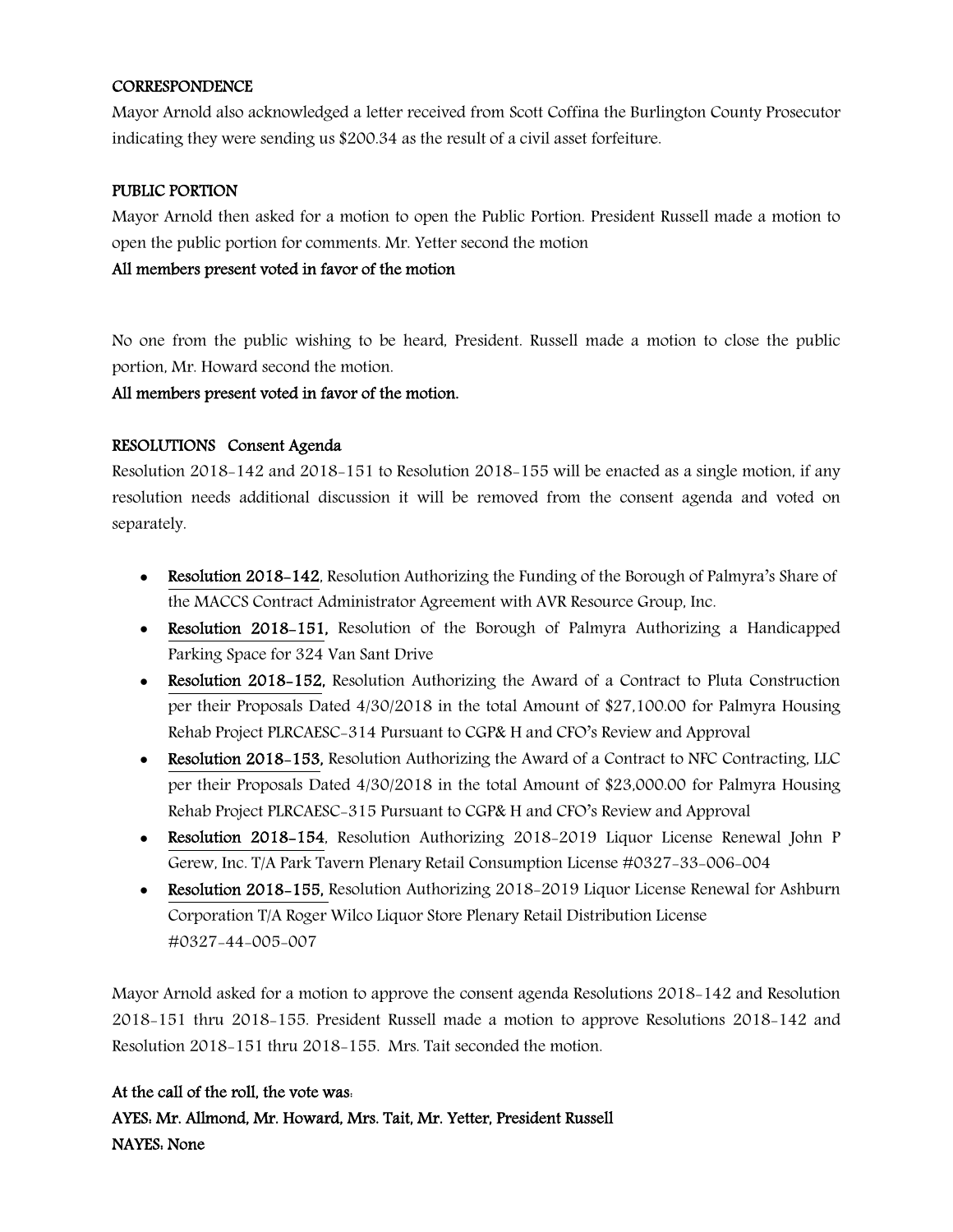# ABSENT: Ms. Weiner Resolutions noted in motion were approved

#### DISCUSSION ITEMS

#### NEW Business

Mr. Gural noted the Farmer's Market is currently every Thursday and the summer concerts will begin in July. He indicated nothing else was currently pending. President Russell asked about the summer movie nights. After some discussion Mrs. Tait indicated she would look into the schedule and who was going to handle the movie night events and get back to the governing body with additional information. Mayor Arnold asked the Farmer's Market committee for a business plan, as she indicated it is a requirement for the grant application, she also noted somethings occurring at the Farmer's Market are different than what was previously approved. Mayor Arnold stated some things to consider are the number of food trucks, and activities going on in Grove Park during the Farmer's Market. Mr. Gural stated all the improvements awarded to Thor Construction are complete except the recessed lighting in the various dugouts which is underway. Mrs. Gural noted all the items/ improvements discussed with PAL/RIV AA are also complete including the two frost free water hydrants. Mr. Gural stated donation requests are in your packets for the following organizations, Palmyra Senior Citizen Program, Inc. request for \$5,500.00 and the Halloween Parade Committee request for \$3,000.00. Mr. Gural noted all required information has been received and if the governing body wishes, the requests can be approved for payment.

Mayor Arnold requested a resolution to approve the donation request of the Palmyra Senior Citizen Program. President Russell made a motion to approve Resolution 2018-156, Resolution to Approve a Donation to the Palmyra Senior Citizen Program in the amount of \$5,500.00. Mr. Howard second the motion.

# At the call of the roll, the vote was: AYES: Mr. Allmond, Mr. Howard, Mrs. Tait, Mr. Yetter, President Russell NAYES: None

Mayor Arnold requested a resolution to approve the donation request of the Halloween Parade Committee. President Russell made a motion to approve Resolution 2018-157, Resolution to Approve a Donation to the Halloween Parade Committee in the amount of \$3,000.00. Mr. Allmond second the motion.

At the call of the roll, the vote was: AYES: Mr. Allmond, Mr. Yetter, President Russell NAYES: None Abstain: Mr. Howard, Mrs. Tait

Mayor Arnold stated the agreement for the YMCA Summer Camp is in your packet; the program is the same as before and the Palmyra resident discount is the same even thou the YMCA Burlington and Camden Counties has joined with the Greater Philadelphia area chapter.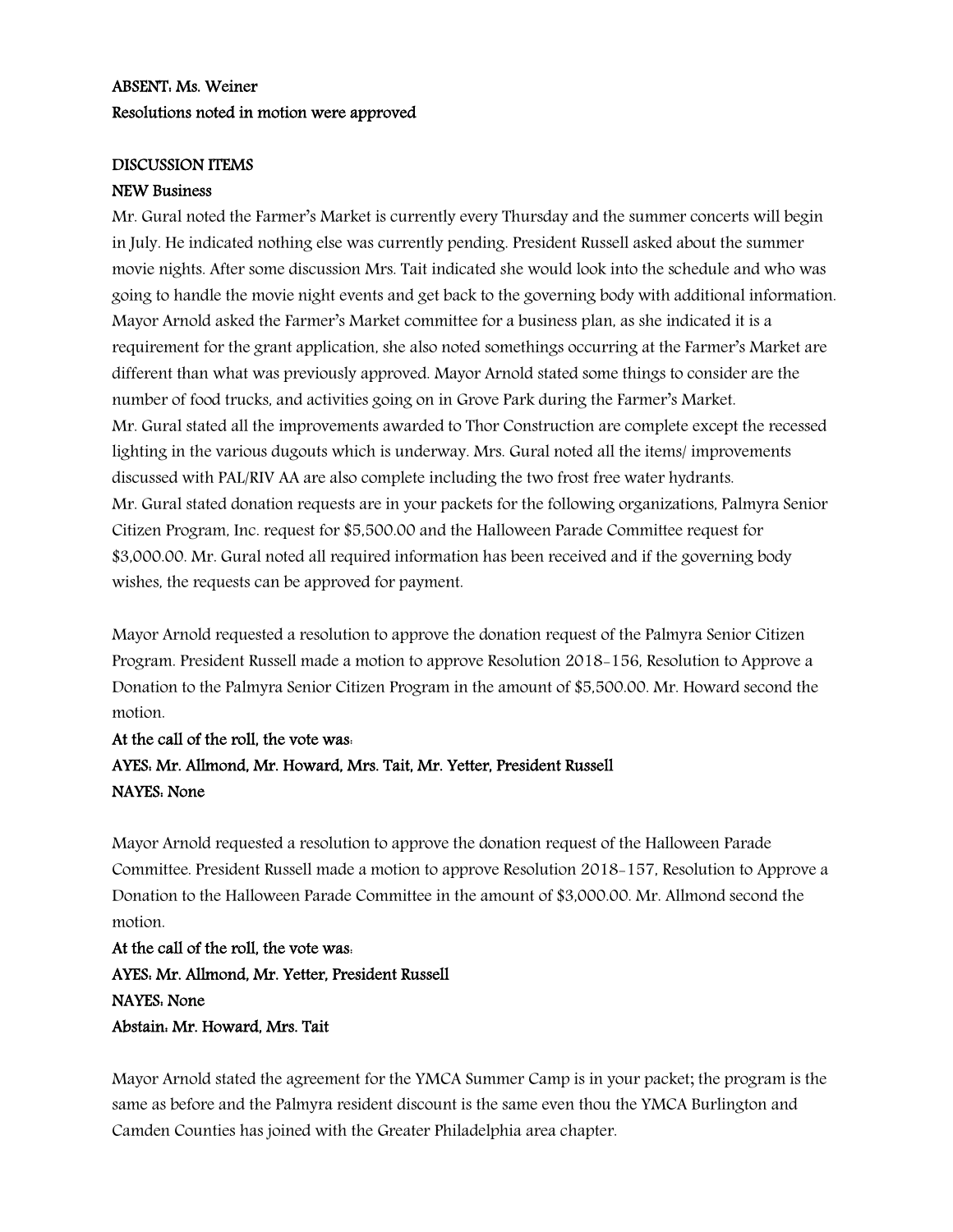Mayor Arnold requested a resolution to approve the agreement with the YMCA of Philadelphia and Freedom Valley for the Summer Camp program. President Russell made a motion to approve Resolution 2018-158, Resolution Authorizing the Mayor to Execute an Agreement between the Borough of Palmyra and the YMCA of Philadelphia and Freedom Valley for the 2018 Palmyra Summer Camp Program at the Palmyra Community Center. Mr. Yetter second the motion

# At the call of the roll, the vote was: AYES: Mr. Allmond, Mr. Howard, Mrs. Tait, Mr. Yetter, President Russell NAYES: None

Mr. Allmond indicated based on the 2017 Audit exit conference we are in good standing. Mr. Gural stated the 2017 Audit exit conference indicated no findings so no corrective action is needed, and were are in very good position.

Mr. Gural stated during some recent discussions we learned that the Borough of Riverton was billing our youth athletic organizations and the Palmyra School District for use of their athletic field. Mr. Gural noted after requesting information from various organizations we were able to confirm that the Palmyra School District for the past 3 years has paid the Borough of Riverton five hundred dollars a year for the use of their field and PRAA and PRSC since 2014 have also paid thousands of dollars to the Borough of Riverton for the use of those fields. Mr. Gural stated his concern is that these fees benefit the residents of Riverton but are hurtful to our residents of Palmyra. Mr. Gural noted Palmyra taxpayers are paying the Borough of Riverton for our mutual school district's use of Riverton's fields, which is troubling. Mr. Gural stated the PRAA and PRSC which is comprised of 50% or so of Palmyra and Riverton residents are also paying taxpayers of Riverton but pay nothing towards the upkeep of the fields in Palmyra, which also provide lights. Mr. Gural recommended the governing body consider those groups and any other group desirous of using our fields, be charged for that use and for use of lighting of those fields. Mr. Gural noted again Cinnaminson Girls Softball held a tournament on our fields this past weekend, when again PRAA sublet out our fields, free of charge to the Cinnaminson organization for the McKeever Tournament. The tournament was advertised on the Cinnaminson organization's website and indicated teens from possibly 10 other municipalities would be participating in the tournament, each team paying \$390.00 to participate. Mr. Gural also noted PAL/RIV used our concession stand for fund raising thru out the weekend while the tournament was taking place. Mr. Gural stated after the incident last year with the girls getting injured by the golf cart, we went over the use of the fields in detail with the PAL/RIV organization, specifically indicating this was not permissible, and again it was done. Mr. Gural stated we learned about the tournament right before it when PAL/RIV dropped off and insurance certificate indicating we would want it. Mr. Gural indicated he sent emails inquiring as to who would be playing on the fields and if other towns were playing we needed those insurance certs also, he was told Palmyra, Cinnaminson and Delran would be playing and later was told only Palmyra and Cinnaminson. Mr. Gural stated, when questioned again regarding the participants no response was given. Mr. Gural stated it is not fair to our taxpayers that a local organization would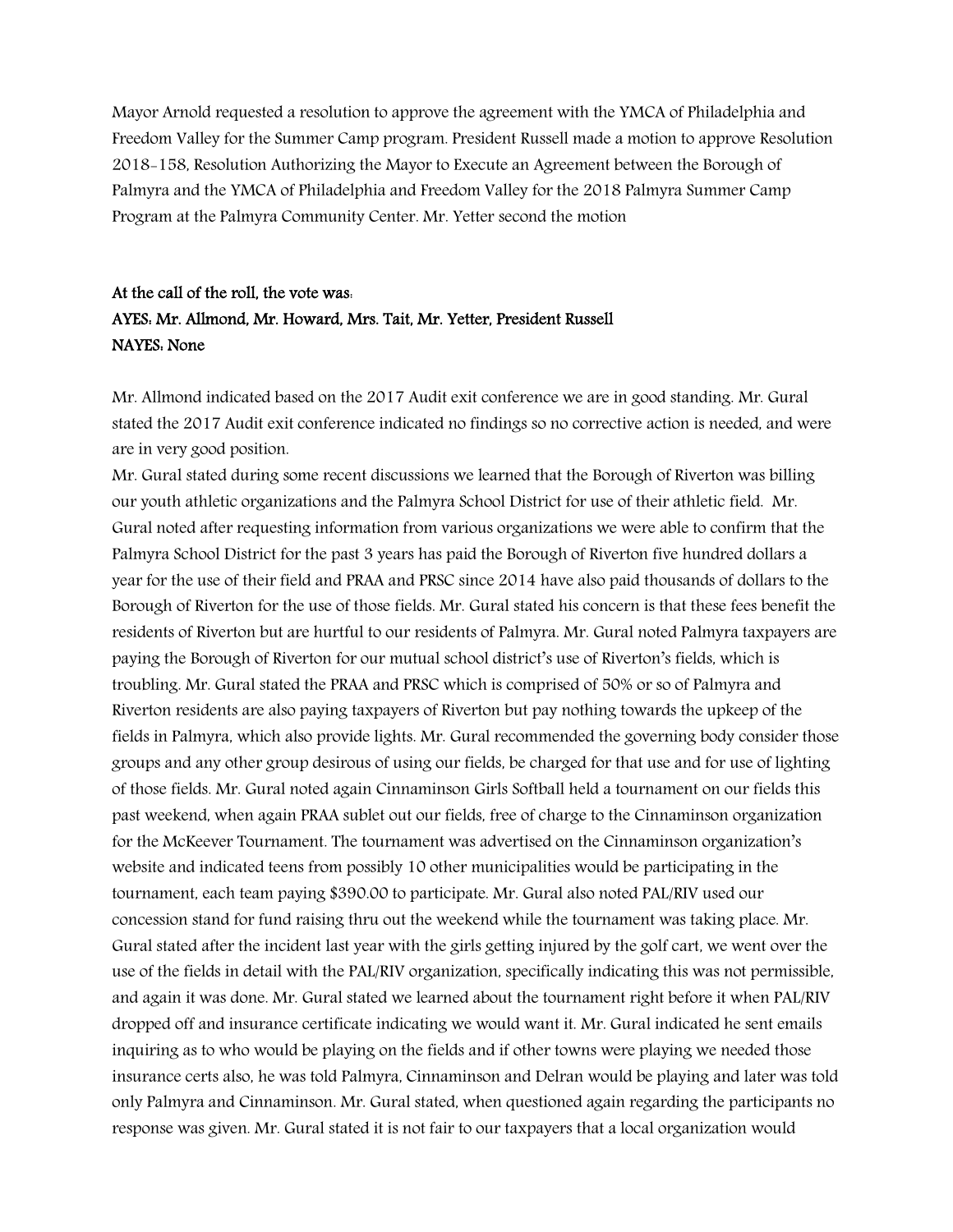request to use the fields and allow another organization on the field at the requested time, without our permission and to use our facilities to make money for their organization in another community. Additional discussion was had regarding, issues of the past, use of the fields by organizations not authorized to be on the fields, subletting of our fields, privilege of use of the fields, use of lights and the cost to Palmyra residents. Mr. Howard indicated he would find out when their next board meeting would be held. Mr. Rosenberg stated the governing body may wish to issues an order to show cause to the PAL/RIV Athletic Association advising them that the governing body wishes the appointed/ elected officials to appear to explain why this occurred and or you may wish to issue a letter explaining the consequences of this occurring and or reoccurring. Mr. Rosenberg indicated this is extremely serious, as a matter of liability and also as a matter of courtesy; the taxpayers have invested a lot of money into this investment and to have a third party entity exercise this sort of control is, a slap in the face. Mr. Yetter inquired if PAL/RIV profit by letting Cinnaminson use those fields. Mr. Gural indicated he was not aware. Mayor Arnold asked if we had written agreements with the athletic organizations. Mr. Gural indicated no, just an ordinance which governs the use of the fields. Mayor Arnold indicated we have talked about this and the community center in the past however we need to address this. Mayor Arnold asked the public buildings, parks & grounds and youth & recreation committees to look into reconstructing the rules and regulations for the use of the fields, community center, and any other borough owned property and additionally to look into the fees we are currently charging organizations to use our facilities and to come back to council with recommendations for consideration. Mayor Arnold indicated the Burlington County Rt.130 corridor study held its final meeting and the local outcome is changes to the roadway at Rt. 73 and Broad Street. The current plan is to widen West Broad Street at Rt. 73 to allow for a turning lane, and to close South Broad Street at Rt. 73. Mayor Arnold indicated the proposed monument-type Palmyra sign proposed for Broad Street & Rt. 73 may have to wait until we see exactly what the new plans are. Mayor Arnold indicated as more information becomes available it will be passed along.

#### Old Business

Mr. Gural passed out a graph of all the road improvement projects which are currently in the pipeline from Temple Blvd, Filmore Avenue, Horace Avenue, and Orchard Avenue. The graphs include all the current funding available and what we propose to include in the form of future capital improvements later this year and in 2019. Mr. Gural explained the handout in detail. Mr. Gural noted the total available funding between this year and next is \$2,043,000.00 and the suggested expenditure on road improvement projects is \$1,818,000.00, leaving a balance of \$224,000.00 available to us. Mr. Gural noted the governing body has for a long time expressed interest in repaving Orchard Avenue. Mr. Gural stated at one point we proposed a public private partnership to offset the cost of the road repair. It was proposed F.C. Kerbeck would pay for some of the paving and curb work etc. Mr. Gural stated F.C. Kerbeck has already spent 10's of thousands of dollars on those improvements and suggested that Borough Council appropriate \$200,000.00 towards those road improvements, which would include soft costs, on Orchard Avenue. Mr. Gural noted he would need to speak with our design consultant. Mayor Arnold stated she attended an information session regarding the opportunity zone designation with Senator Corey Booker and believes there may be an opportunity for some additional road funding with that program. Mr. Hagmayer stated he has worked in Palmyra at F.C. Kerbeck for over 25 years and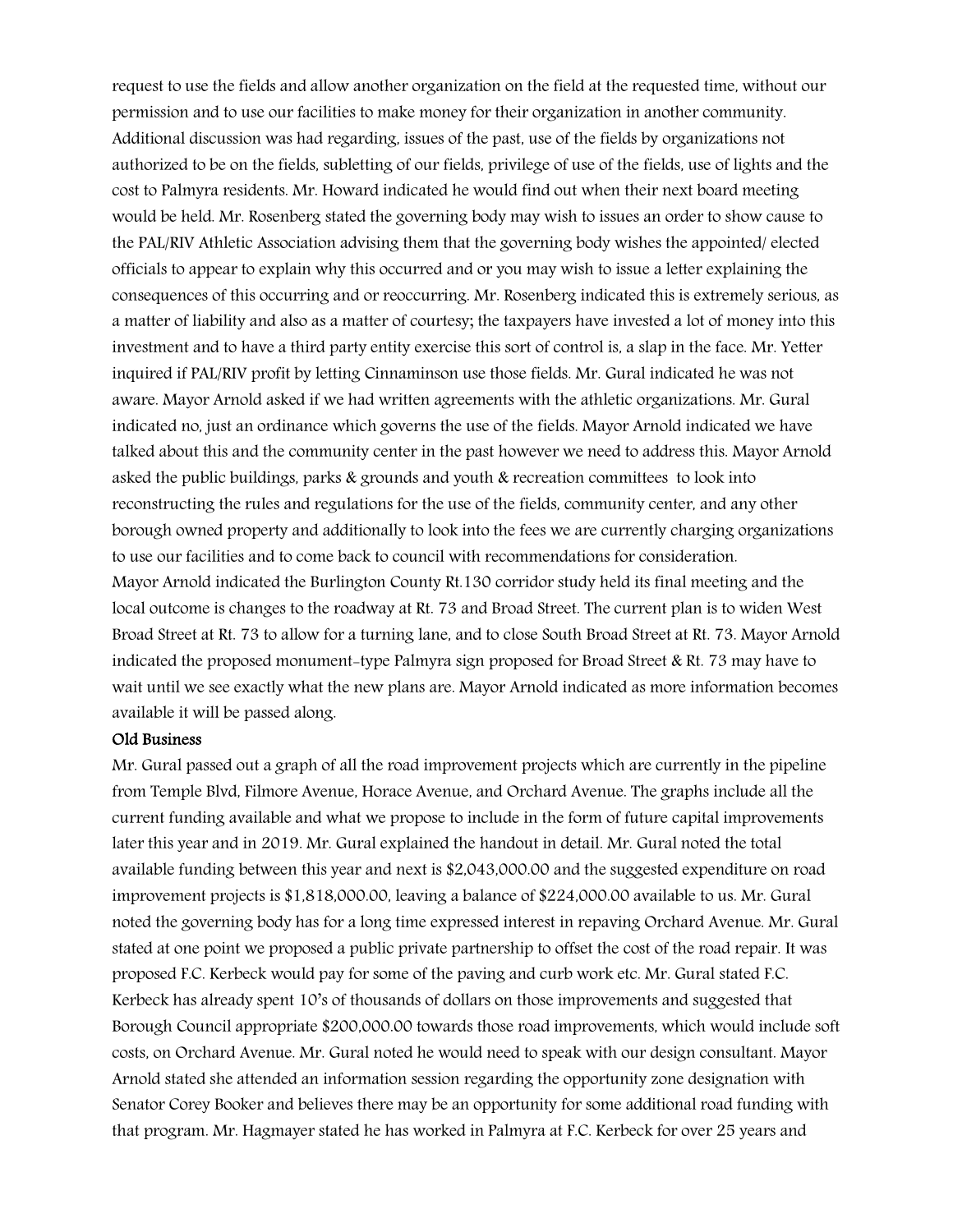Orchard Avenue is falling apart, when it rains heavy the mud seems to seep up thru the asphalt. Mr. Hagmayer stated they have spent over \$60,000.00 on curbing on Orchard Avenue also 10's of thousands of dollars hiring asphalt companies to patch various areas on the road. Mr. Hagmayer stated they have put a lot of money into the property and maintaining it and would like the Borough to invest in repairing the street. Mr. Frank Kerbeck stated "we love the town" and his family has been here for over fifty years and we appreciate everything the Borough does we need some help repairing the road. Mr. Gural requested permission to authorize ERI to begin preparations on design improvements for Orchard Avenue with the possibility of spending \$200,000.00 including soft cost. President Russell indicated council should move forward with this let Mr. Gural gather the information and report back to us in a couple of weeks. Mr. Howard stated we are in a good place financially so we should move forward with this improvement. All of Council was in agreement.

Mr. Yetter indicated the committee sat with Mr. Rosenberg and are currently working on the wording of the smoke free ordinance. Mr. Rosenberg stated he submitted a draft which he would like the governing body to look over and see if it meets what they are trying to accomplish. Mr. Gural indicated he had received it earlier in the day and would sent it out to the governing body tomorrow. Mr. Gural stated in your packets are the two proposed questions for the referendum which were prepared by Mr. Rosenberg. Mayor Arnold asked if both questions were to be included on the referendum. Mr. Gural stated during the conversation regarding Ordinance 2018-05, extending the alcohol sales hours on Sunday mornings, the referendum was discussed and also during that conversation outdoor seating was discussed and how it might be affected by the extended alcohol sale hours. Mr. Gural stated that is what affected what is presented tonight for your consideration. Mayor Arnold asked if the decision needed to be made tonight. Mr. Gural and Mr. Rosenberg indicated it is late in the year and the questions need to be submitted to the County Clerk within a specific time frame. Mr. Yetter indicated the questions are hard to read. President Russell stated that we should table it at this time. President Russell indicated she listened to the conversation at the last meeting and feels like we need to gather some additional information as we are not talking about two hours but we are talking about two and one half hours. President Russell indicated she felt like, "we were trying to rush something which was thrown as us last week, and the fact the Curran's was not able to represent themselves last week, last meeting as well, I feel is important and I would like to give them also that, as we had the first reading and there was no issue what so ever, we got to the second reading and all of a sudden it became an issue." Mrs. Tait asked when is the latest date we can get the question into the county for the referendum. Mr. Gural stated Ms. Jackson indicated 81 days before the general election. President Russell indicated she would like to fine tune it and re-present it not in the form of a referendum. Mr. Howard asked so if it not done as a referendum to table it to another time. Mayor Arnold stated at the last meeting it was agreed this would got to referendum. Mayor inquired are you saying you're changing your mind and it is not going to be on the referendum. Mr. Howard indicated he is not changing his mind, but he is not opposed to looking at it a little further as we still have at least another meeting before we have to submit the question. Some discussion was had regarding extending alcohol sales outdoors and the seating ordinance. President Russell stated she felt the outdoor seating ordinance should be in place before we go forward with the referendum. Mayor Arnold read the two proposed questions to the audience. Question #1 Do you approve extending the hours that plenary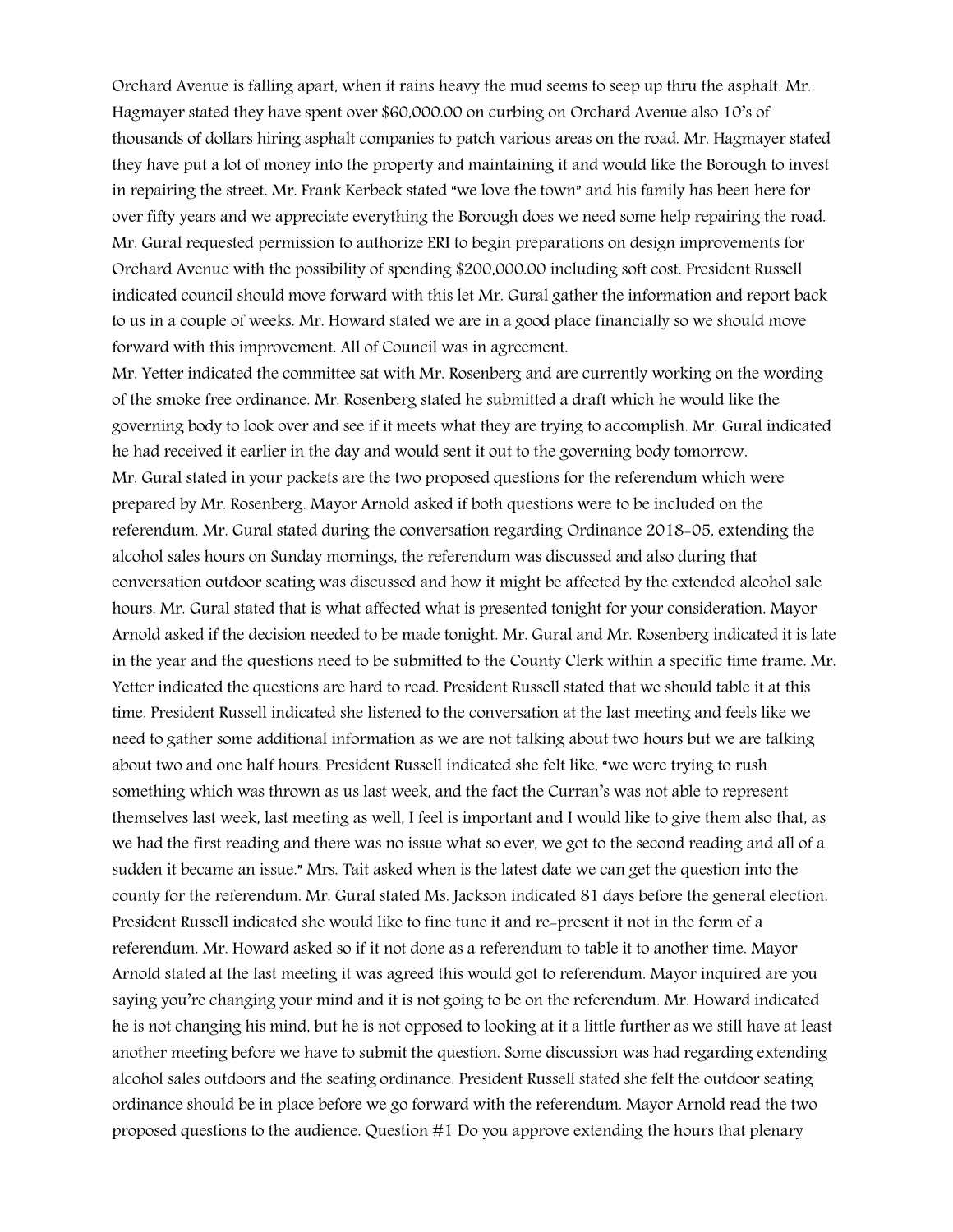retail consumption licensees in Palmyra can sell alcoholic beverages or permit the consumption of alcoholic beverages upon the licensed premises for the additional period from 10:00am to 12:00 noon on Sunday? Question #2 Do you approve permitting plenary retail consumption licensees in Palmyra to allow the purchase and consumption of alcohol beverages outside the establishment on tables located on the sidewalks adjacent to the establishment? Mayor Arnold indicated she felt question two was premature as we do not have the outdoor seating ordinance completed, however question number one is what council approved to go to referendum. Mayor Arnold stated the last meeting was the public hearing for the Ordinance and that is when the public is supposed to come and voice their opinion about a proposed law change. President Russell stated, she has had some time to think about it and "she did not feel there was a good representation, we listened to the people who were here absolutely however I believe there are more people in town to have a conversation with and my suggestion is to postpone it right now." Mrs. Tait inquired to postpone the second question but not the first. President Russell indicated both. Mr. Howard stated he agreed with taking off the second. Mr. Yetter stated the reason for the referendum is to get everyone's opinion. After some additional discussion regarding whether the referendum so should move forward. Mrs. Tait indicated the hours in the question should be corrected from 10:00am to 12:00 pm on Sunday to 10:00am to 12:30 pm on Sunday. Mr. Rosenberg indicated he would have a formal resolution available for the next meeting, information regarding the dates for submission and he and Mr. Gural will work on ad clean up the language of question number one.

Mr. Gural stated he would have a second referendum for council's consideration. Mr. Gural noted the LOSAP program provides a small retirement savings for volunteer fire fighters. Mr. Gural noted the firefighters qualify for this benefit by participating in a number of drill nights, other events and fire calls. Mr. Gural indicated it amounts to about 700.00 or so dollars a year. Mr. Gural indicated there had been conversations regarding creating a new incentive program which would be more of an immediate incentive that the current LOSAP program, which they felt might better incentivize the department and help with volunteer retention and would not cost any more than what we are currently paying. Mr. Gural explained because the LOSAP program was adopted by referendum in order to undo LOSAP it must be done by referendum. Mr. Gural noted the first step in the process is for council to give approval for it to go to referendum. Mr. Gural indicated he will forward to the governing body what they are proposing for the new program and will let the governing body know exactly how they wish to proceed once decided..

Mr. Gural indicated under the direction of the governing body we tried to order the ten sets of table requested in mint green. The vendor had only three which they shipped when we found out they only had three we tried to cancel the order however it shipped and we received. Mr. Gural stated he contacted council to see how they wished to proceed and if they wanted the sets in another color. Mr. Gural stated we should keep the three sets we received. Mr. Gural stated we will set up the three sets see how the governing body feels and proceed from there with ordering the other sets and in what color

Mayor Arnold requested each member of council to provide her with a list of allegations regarding ethical charges proposed and to include any laws, rules, ordinances or ethics violations which they feel have been violated. Mayor Arnold requested they be sent to her by Monday June 11<sup>th</sup>, 2018.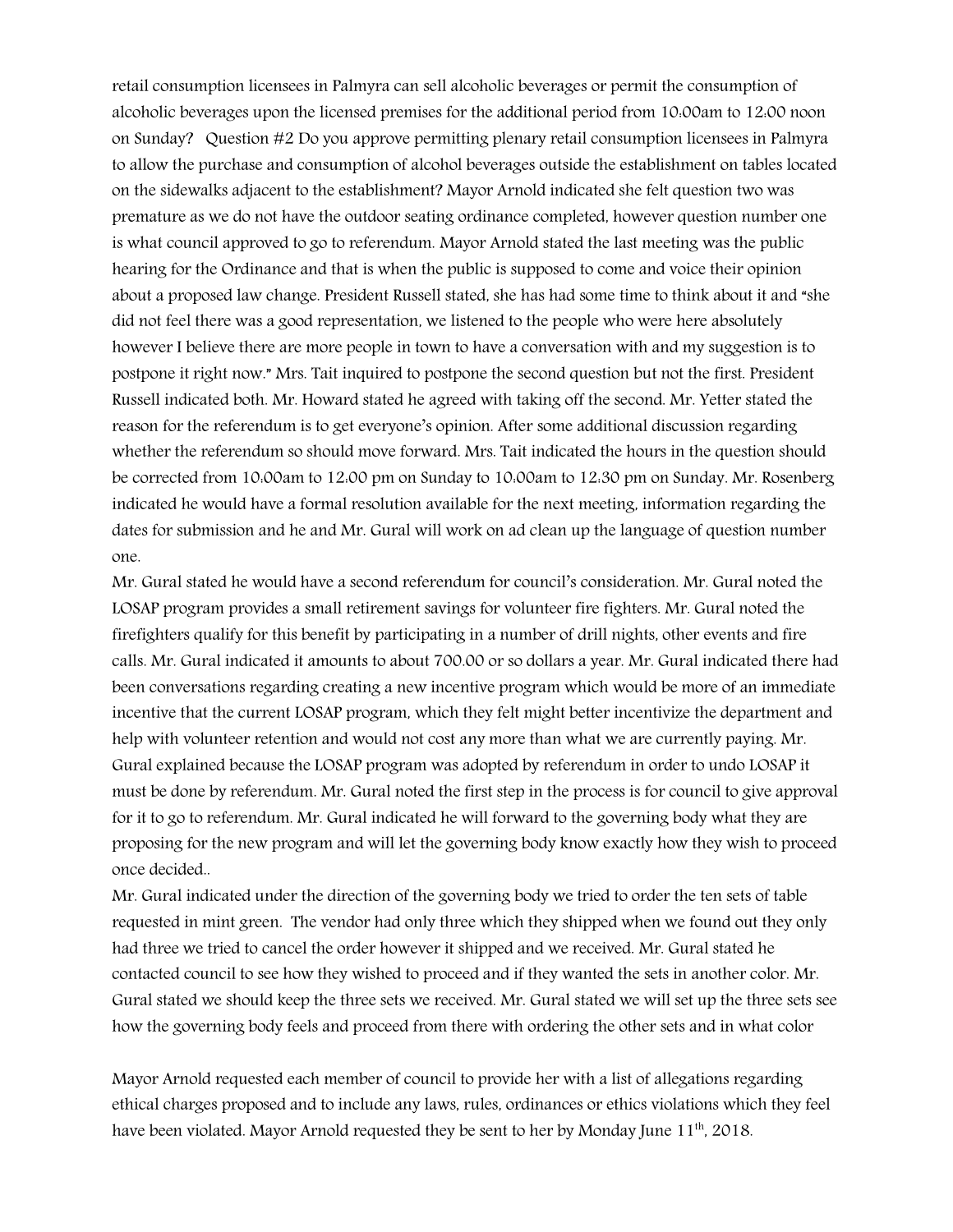#### ADMINISTRATOR'S REPORT

Mr. Gural indicated we already spoke about the two grant opportunities and where they could be applied. Mr. Gural indicated he received a response from Councilman Corby of Riverton regarding the Jetter use and they are interested. Mr. Gural indicated he forwarded the details to Mr. Rosenberg so he could prepare the proposed shared service agreement, and have it for the next meeting.

Mr. Gural stated we had some discussion regarding repaving the fire house parking lot and he asked our engineer to prepare a cost estimate for the construction and the soft cost. Mr. Kirchner replied and the estimate is about \$60,000.00. Mr. Gural noted he advised the Fire Company the Borough was not in position to do that project currently. Mr. Gural indicated with some additional discussion Mr. Kirchner indicated he could do the design in conjunction with our current project for half the soft cost about \$4,000.00. Mr. Gural stated he spoke with Chief Dreby regarding that offer and he agreed to allow them to do the design now, the Borough pay ERI and the Fire Company will reimburse the Borough for the cost. Chief Dreby is hoping PSEG will donate that improvement while they are doing some of their other road improvements in Palmyra.

Mr. Gural indicated he received the revised EMS PCR agreement and he will have that to council for approval at the next meeting.

Mr. Gural indicated all the vehicles have been removed from 703 Pennsylvania Avenue additionally the homeowner has paid all billings associated with the securing the property. Mr. Gural also noted two payments have been made to Hargrove totaling \$18,000.00 towards the demolition of that building and all the utilities have been disconnected so we still anticipate the building to come down by the June 30th, 2018 deadline.

Mr. Gural stated we have received the title report for 400 Arch Street and Mr. Rosenberg were able to find additional items which were not listed on the title report so that must be sent back for updating. Mr. Gural stated we also have a tax lien on this property for about \$15,000.00 and the lien holder has given the property owner a 30 day notice, indicating they intend to foreclose after the 30 days.

#### COMMITTEE REPORTS

No committee reports were given.

### COMMUNITY SPOTLIGHT

Mayor Arnold reminded all that Election Day is tomorrow and polls open at 6:00 am and will remain open until 8:00 pm.

Mayor Arnold indicated the Community Center Art show was last weekend. President Russell indicated the show was amazing.

Mayor Arnold indicated the Memorial Day celebration had a great turnout and she thanked all those who played a part in making it a great celebration. Mayor Arnold indicated she also attended the Burlington County Memorial Service and presented a wreath on behave of the Borough of Palmyra.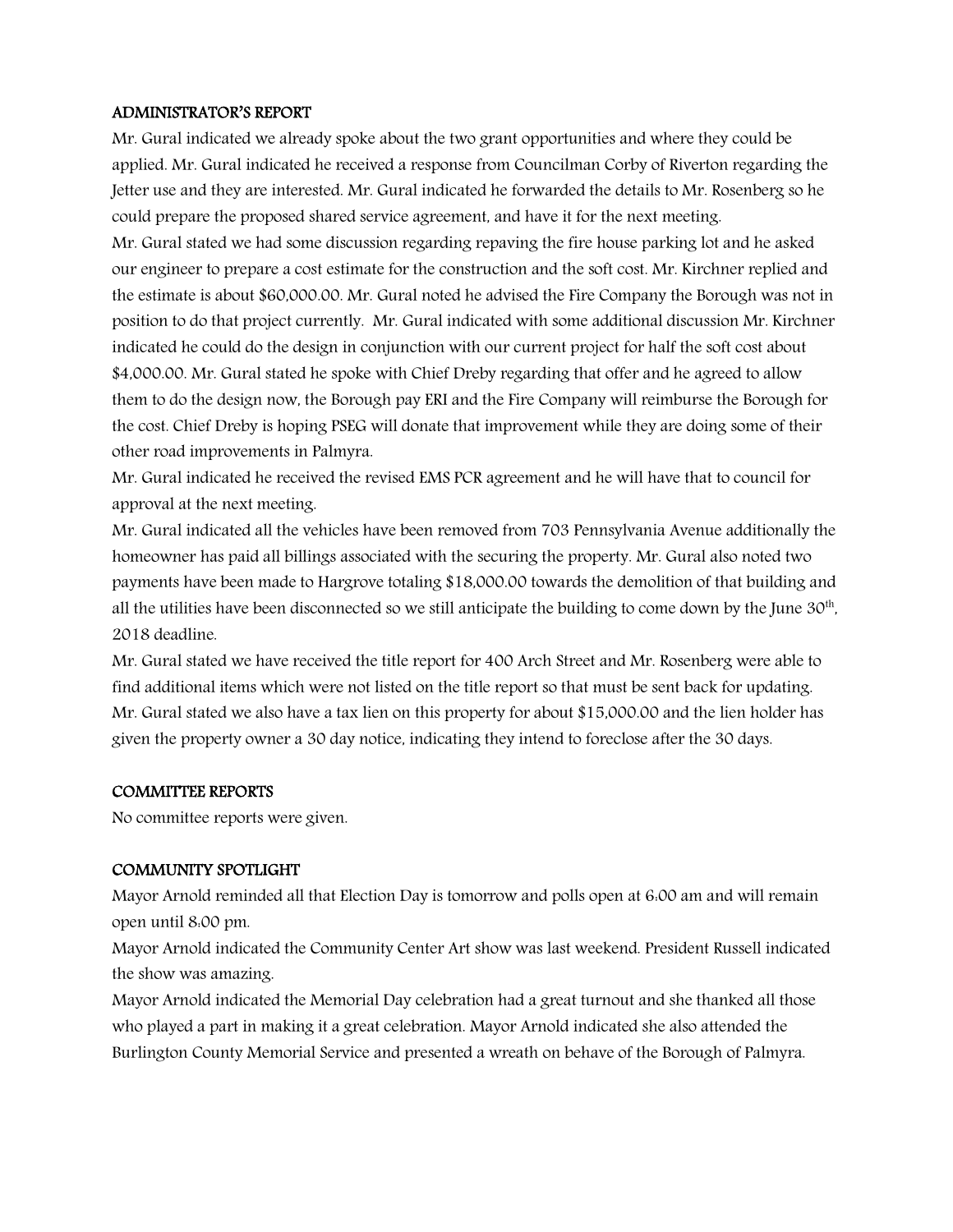#### PUBLIC COMMENT

Mayor Arnold then asked for a motion to open the Public Portion. Mr. Yetter made a motion to open the public portion for comments. Mrs. Tait second the motion

#### All members present voted in favor of the motion

Mr. Rader – Harbour Drive– Mr. Rader stated it is not uncommon for someone in the audience to ask members of the governing body to speak up as they cannot be heard. Mr. Rader stated the microphones are meant to be positioned close to the face of the person speaking not two feet away. Mr. Rader stated the room has had many updates over many year however there has been no mention of upgrading the public address system. Perhaps it could be look into. Mr. Gural indicated Mr. Pearlman is currently looking into it. Mr. Pearlman stated he talked with GRAMCO the company which handles the software which the clerk and court use. Chief Pearlman indicated when he spoke with them they indicated it is not the microphones but the speakers, and the equipment in the back; how it picks up the sound and relays it. Chief Pearlman stated they looked at it and are currently preparing an estimate to upgrade the system which he should have in a couple of weeks.

Mrs. Holloway – Broad Street – Mrs. Holloway questioned the payment of fees paid by softball participants at the tournament last week and who was receiving that money. Mayor Arnold stated not the Borough. Mrs. Holloway stated she will be happy that gets straighten out as the taxpayers have enough on them. Mrs. Holloway asked what kind of monument where you speaking about at Rt. 73 and West Broad Street. Mayor Arnold explained what the intended improvement is to the intersection and indicated the sign previously proposed would have to wait until the intersection improvements were complete so it could be properly placed. Mrs. Holloway inquired if the improvements for Orchard Avenue would come all the way up to Broad Street. Mr. Gural stated the portion of Orchard Avenue previously discussed would not qualify for any type of state funding, however the portion of road from Kerbeck up to Broad Street does. Mr. Gural noted last year, a Small Cities grant was applied for, for that portion of Orchard Avenue, however we did not win that grant funding. Mr. Gural noted we will be applying for it again this year. Mrs. Holloway asked if council still intended to do the referendum regarding extending the alcohol sale hours on Sundays. Mayor Arnold indicated yes. Mrs. Holloway inquired if there was any movement regarding 515 Race Street. Mr. Gural indicated it is another of our problem properties and we have been in touch with the owners. Mrs. Butler stated the property at 515 Race Street is listed for sale.

Mrs. Butler – Arch Street – Mrs. Butler stated at the last meeting there was a cross session of people from all over the town which made their feelings known to council regarding extending the alcohol sale hours on Sundays, regarding the referendum and about what is going on around town. Mrs. Butler noted if someone had concerns about those things they should have been in attendance. Mrs. Butler stated the residents expect Borough Council to follow thru with the things they indicated they would do, noting the referendum which council indicated they would be pursuing. Mrs. Butler stated she under stood all the things which the Borough is doing I regards to 400 Arch Street but when this is complete, demolished or whatever; who will own that property. Mr. Rosenberg stated the existing owner will still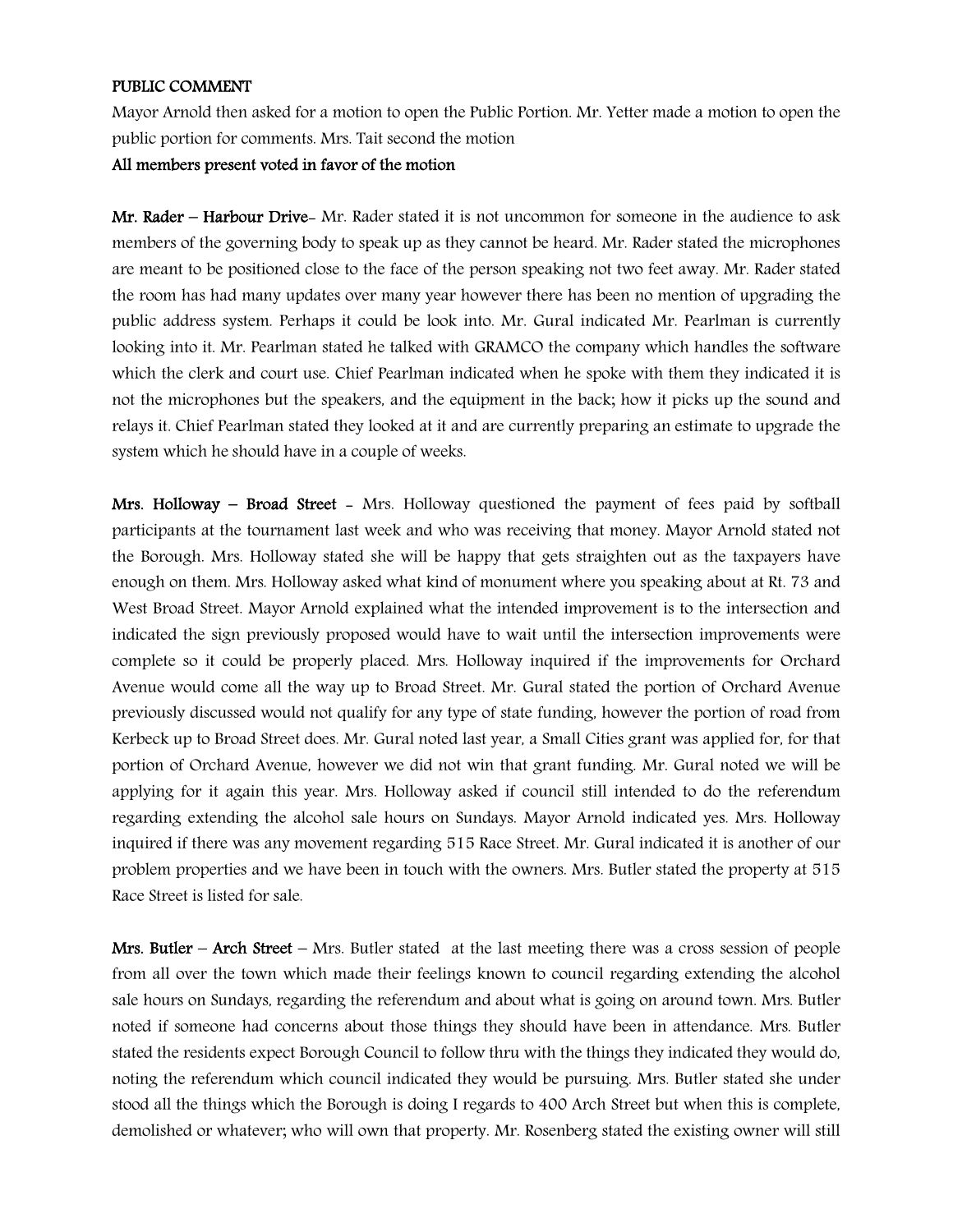own the property unless the holder of the tax sale certificate or any other vested party forecloses on the property and obtains ownership thru the court system. Whomever is the owner will be tasked with the upkeep of the property as would any other resident. Mr. Rosenberg noted it has not yet been determined if the building will be demolished or not, we are still waiting for the structural engineer's report. Some additional discussion was had regarding the owner of the property and the possibility of court summons being issued. Mayor Arnold stated the things which Mr. Rosenberg and Mr. Gural are explaining are in regards to the ownership of the property not the demolition. Mayor Arnold indicated the property will be coming down. Mrs. Butler inquired as to when it would be coming down. Mr. Gural indicated, "due process", property owners has rights. Mrs. Butler asked if the Borough could look at the tree branches which extend over the property to her property, and if they could be cut back. Mayor Arnold indicated we would look into it and see what can be done.

**Ms. Markel – Harbour Drive –** Ms. Markel inquired, when donation request come in does the requesting organization explain what they are doing with the funds. Mayor Arnold answered yes. Ms. Markel inquired if there was anything which mandates a conflict of interest with the Halloween Parade Committee and the school band, as a council member is the President of the Band Parents Association. Is that considered a conflict of interest if they were requesting a donation and does the band parents association receive a donation. Mayor Arnold stated she was unaware of what the Band Parents Association does however if Ms. Markel noticed when the discussion regarding the approval of the donation request for the Halloween Parade Committee was had Mrs. Tait and Mr. Howard both recused themselves from the discussion and vote. Ms. Markel asked if it could be approved with only three voting members. Mayor Arnold indicated yes.

Mrs. VanEmburgh – Garfield Avenue – Mrs. VanEmburgh stated the vacant property at Washington and Wallace could also be demolished, as the roof is caved in. Mrs. VanEmburgh stated that when visiting on that street they noticed wild turkeys going in and out of the windows. Mrs. VanEmburgh noted people have indicated the house, children seem to be using it as a hangout spot and neighbors are always chasing the out. Mr. Gural stated they are aware the property is vacant and it is unlikely the property could be demolished. Mr. Gural stated he could not committee to having it boarded up however he would have a conversation with Mr. Lunemann about that possibility.

No one else from the public wishing to be heard, President Russell made a motion to close the public portion, Mr. Howard second the motion.

All members present voted in favor of the motion.

#### MAYOR AND COUNCIL COMMENTS

Brandon Allmond had no comment Timothy Howard had no comment. Gina Tait had no comment. Lewis Yetter had no comment President Russell had no comment.